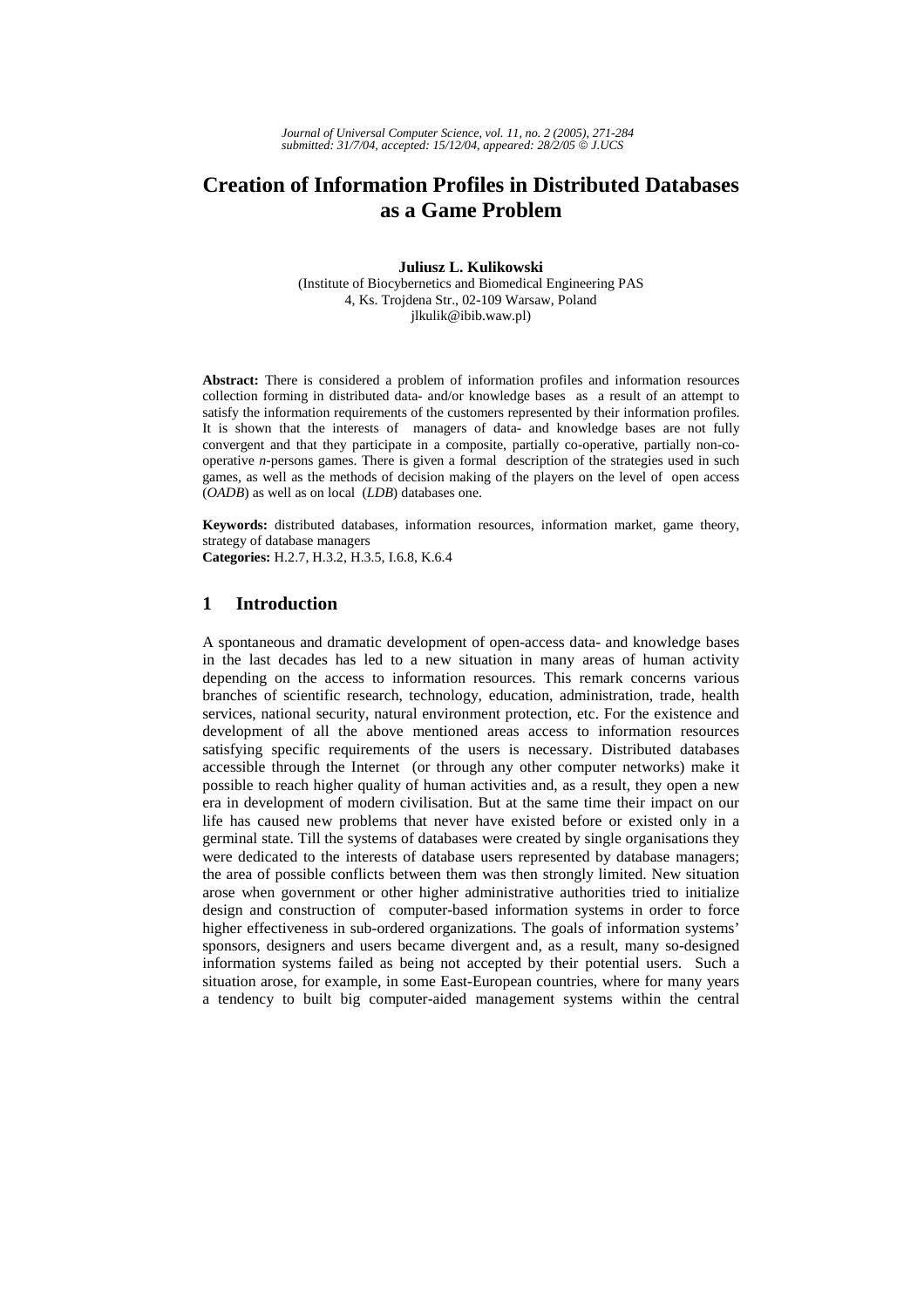national development programs was dominating. Despite the fact that central planning gives a (theoretical) possibility of optimisation of development programs, in fact, the so-realised information systems are rather far from optimum, because no common understanding of the "optimum" by system's sponsors, designers, managers and users could be established. Free information market gives another possibility of information systems creation according to the requirements of various subjects. In this case existence of no general "optimum" is assumed; information creators, systems managers, and information users can express their own goals and they participate in a *n*-person game trying to reach their individual optima. Simultaneous reaching of all so-defined optima is impossible; however, the market mechanisms make it possible to reach a common balance-point being a compromise between the partners' expectations.

We owe the general concepts of the theory of games to J. von Neumann and O. Morgenstern [Neumann, Morgenstern, 1944]. For more than fifty years various types of games: two- and multi-persons, discrete- and continuous-strategy, differential, antagonistic and non-antagonistic, co-operative and non-co-operative, one- and multilevel, etc. have been investigated [Dubin, Suzdal, 1981], [Owen, 1968], [Vorob'ev, 1994]. Various areas of game theory applications: in business, technology, military service, etc., have also been investigated. The work [Berzin, 1983] by E.A. Berzin where game theory application to distribution of resources has been investigated is close to our interests. Some aspects of games played in information systems design and maintaining were also mentioned in [Kulikowski, 1990] while in [Kulikowski, 1993] the role of self-organisation in distributed databases development was considered. However, the problem still seems to need deeper investigation. The aim of this paper, being an extended version of the one presented at the International Conference on Computational Science in Cracow (2004), is presentation of a more detailed model of distributed information resources gathering and their profiles forming, based on the theory of *n*-persons games.

## **2 Basic model assumptions**

There will be considered a system of primary *information supply* (*IS*) and a one of *information distribution* (*ID*) as two complementary components of *information market*. The *IS* system is the one where information in the form of various types of documents (electronic, photo, multi-media, hard copy manuscripts, publications, etc.) is offered to the customers. For many years this type of information distribution and exchange was prevailing.

This situation has been changed with computer networks development; the action of *ID* system is based on electronic documents exchange through computer networks. *ID* system thus consists of a set of *open-access data banks* (*OADB*) and of a number of *local data banks* (*LDB*), dedicated to various organisations; the data banks are mutually connected by a computer network, as shown in  $[$  Fig. 1].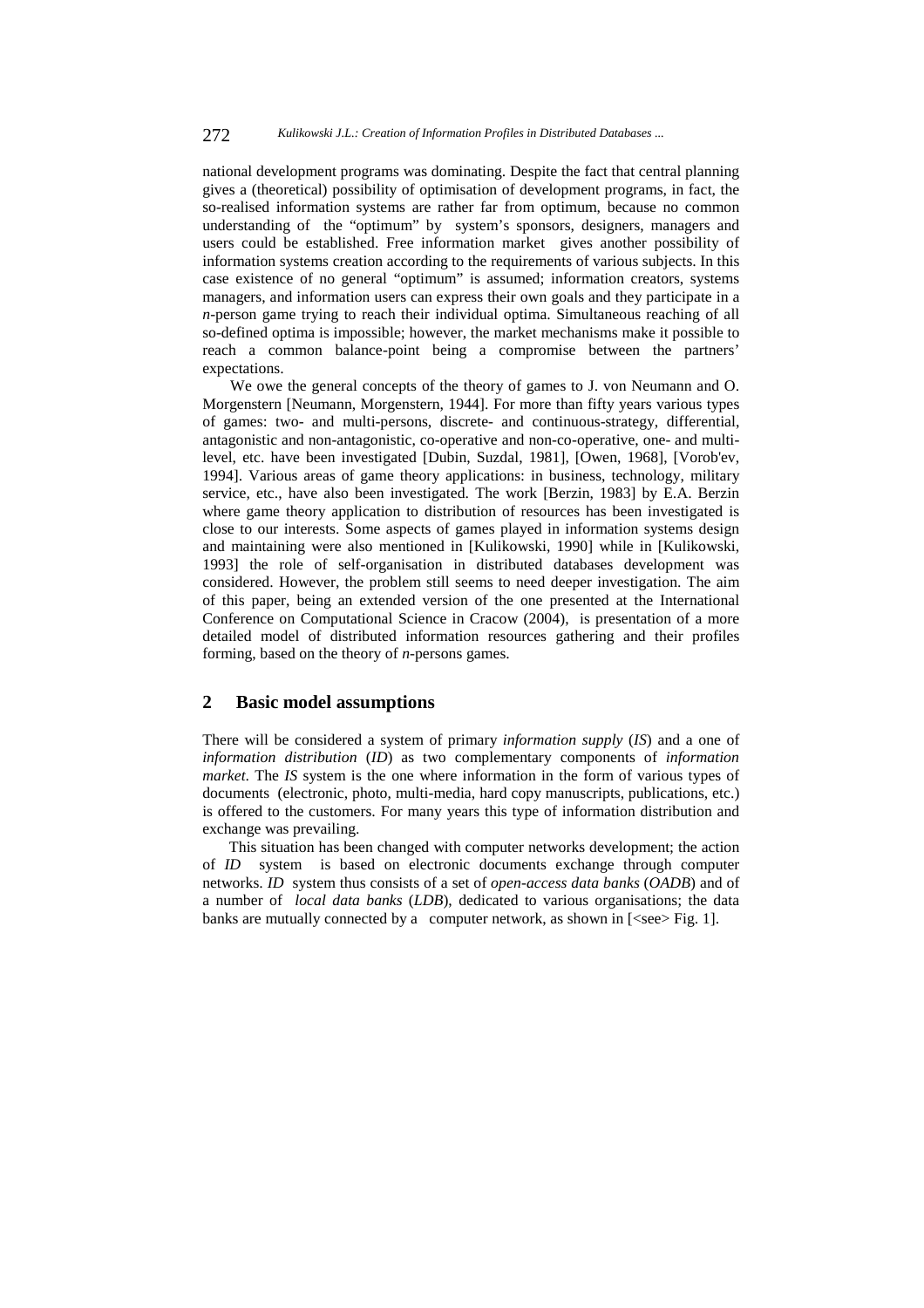

*Figure 1: A model of information storage and distribution* 

Information resources of *OADB*s are permanently extended and supplied with documents from the *IS* system. The role of *OADB*s consists in brokerage: they purchase information documents, select information from them, transform, store and sell or distribute it among the *LDB*s, the last being explored by organisations or by individual users. Information resources of the *LDB*s are thus collected according to the needs of the users. The *LDB*s can be supplied by information not only from *OADB*s, but also from their proper information sources, as well as directly from the *IS*  system.

We would not like to go deep into considerations of the mechanisms of *IS* action. For many years a discussion between the adherents of a free world-wide access to information and those of an information market based on commercial principles development has been continued. However, existence of an information market is a real fact and in the below-presented model it will be taken into account. It is not discordant to the fact that certain types of information are accessible free of charge. It is also necessary to remark that information market is based on the categories of information documents' and information services' prices and costs rather than on this of information value. The information value is not easy to define. The price of a computer programming handbook is strongly fixed while value of information contained in it is different for an experienced programmer and for a beginning student of computer science. There is also no direct correspondence between information value and the amount of information. Buying two copies of a computer journal we pay a double price despite the fact that, according to information theory principles, the amount of information in two copies is the same as in a single one. Evidently, the price of books, journals, etc. is not the price of information. Therefore, the notion *information market* is not quite correct: one should be talking rather about a *market of information documents and services.* However, the former notion will be used below for the sake of simplicity.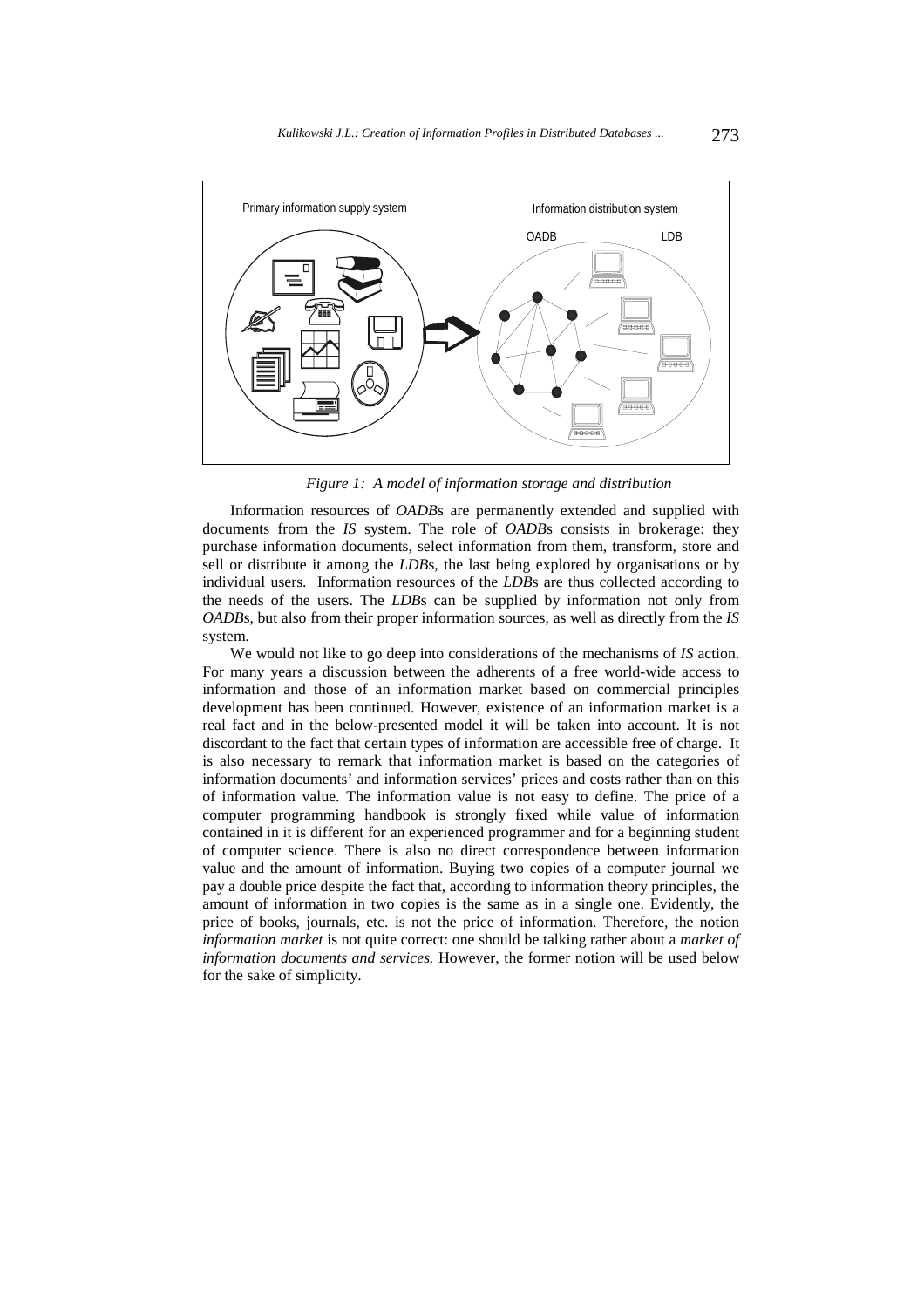It is assumed that each document offered at the information market can be described by the following characteristics:

i/ *formal properties*: type of the document, its author(s), title, volume, editor, date of edition, etc.;

ii/ *contents* (described by keywords, descriptors, etc.);

iii/ *acquirement conditions* (name of the seller, price, forms of payment, delivery time, number of available copies of the document, etc.);

iv/ *supply indicator* (number of available copies of the document, if limited, infinite otherwise).

The document characteristics can be formally represented as elements of a *document characteristics space* (*DCS*) being defined as a Cartesian product:

$$
DCS = C_f \times C_c \times C_a \times C_s \tag{1}
$$

where  $C_f$ ,  $C_c$ ,  $C_a$  and  $C_s$  stand, correspondingly, for the sets of formal, contents, acquirement and supply admissible values of characteristics. We shall denote by *hi*, *h*<sub>*i*</sub>∈ *DCS*, the characteristic of a document  $x_i$ , *i*∈ [1,2,3,...].

The state of information market is a time-varying process: at any fixed timeinstant  $t_0, t_0 \in T$  (*T* being a real discrete time-axis), the instant-value of the process is given by a finite subset  $X(t_0) \subset DCS$  of the documents that are actually available on the market. The members  $x_i$  of  $X(t)$  thus appear at certain time-instants and next, after a certain time-delay they may disappear. This process of time-varying availability of the documents can also be described by a set of time-functions:

$$
\xi_i: T \to DCS \tag{2}
$$

assigning a document characteristic (an element of *DCS*) to each time-instant  $t \in T$  so that the components of  $C_f$  and  $C_c$  remain constant while those of  $C_a$  and  $C_s$  may be varying in time. The subsets  $X(t)$  contain only the elements (documents) for which binary indices  $\delta_i$  (components of  $C_a$ ) characterizing the availability of the *I*-th document take the value  $\delta_i = 1$ . For those documents other components of  $C_a$  are also defined, otherwise, if  $\delta_i = 0$ , to other components of  $C_a$  the value  $\emptyset$  (= *undefined*) should be assigned. However, the vector  $\xi(t)$  consisting of linearly ordered components  $\xi_i(t)$  is not known for the past and present time-instants *t* only. It is reasonable to consider it as an instance of a stochastic vector process  $\Xi(t)$  describing the states of the information market changing in time (see  $\leq$  =  $\leq$   $\leq$   $\leq$   $\leq$   $\leq$   $\leq$   $\leq$   $\leq$   $\leq$   $\leq$   $\leq$   $\leq$   $\leq$   $\leq$   $\leq$   $\leq$   $\leq$   $\leq$   $\leq$   $\leq$   $\leq$   $\leq$   $\leq$   $\leq$   $\leq$   $\leq$ documents are signed by continuous line-segments).

The subsets  $X(t)$  determine, at the same time, the areas of possible *instant decisions* of the *OADB* managers. Their aim consists in actualisation and extension of the *OADB*s' resources according to the expected demands of the customers. Therefore, at any  $t$  the managers can chose the following decisions:  $1^0$  to select and to acquire new documents in order to include and to keep them in the data banks,  $2^0$  to select some documents and to delay a final decision about their acquirement, and  $3<sup>0</sup>$  to reject all actual proposals concerning selling of the documents. In the cases  $1^0$  an d  $2^0$ the decision made by the *ν*-th *OADB* manager ( $v = 1, 2, ..., N$ , where *N* denotes the total number of *OADB* managers) takes the form of a subset:

$$
\psi_{\nu}(t) \subseteq DCS \tag{3}
$$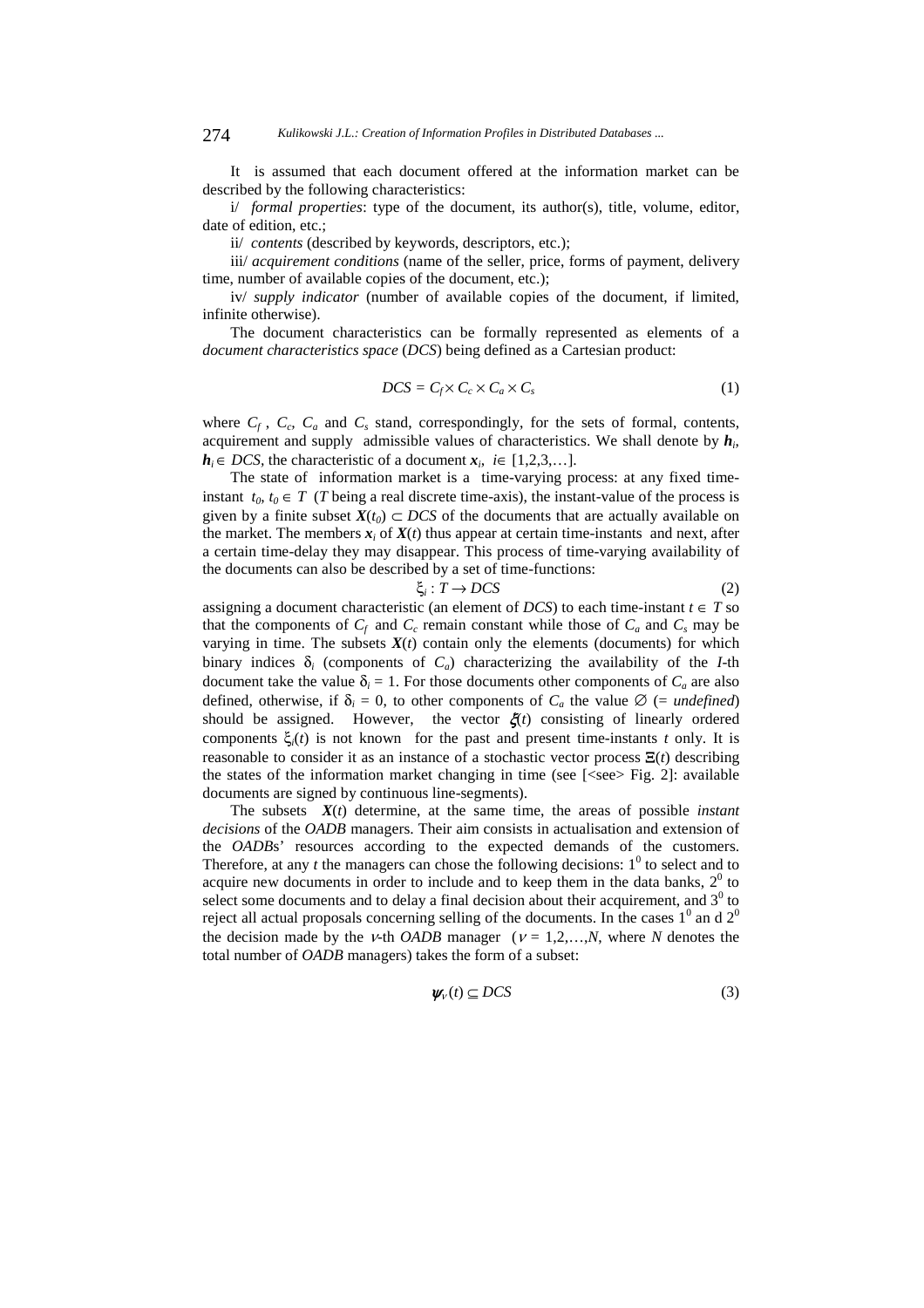whose members correspond to the selected elements of  $X(t)$  and are such that:

1<sup>o</sup> the projections of the members of  $\psi_1(t)$  on  $C_f \times C_c \times C_a$  are equal to the corresponding elements of  $X(t)$  projected on  $C_f \times C_c \times C_a$ ;

2<sup>o</sup> the values of the components  $\beta_i$  of  $C_s$  in the members of  $\psi_v(t)$  satisfy the inequalities

$$
0 \leq \beta_i(t) \leq \delta_i(t),\tag{4}
$$

which means that the documents acquisition requirement can not exceed the corresponding supply indicators. The document suppliers collect the requirements and try to realise them.



*Figure 2: The process of information market states' changes* 

The number of the copies of the sold document's can not exceed the declared supply indicator. Therefore, it may happen that some document acquisition requirements are not satisfied. However, the strategy of selection of the clients on the information market will not be considered here. In any case, when coming to the next  $(t+1)$  timeinstant the supply indicators should be actualised: reduced by the numbers of sold document copies and increased by the numbers of the newly supplied ones.

The documents acquired by the *OADB*s can be included into the data banks directly or after a transformation process changing their form or generating some secondary documents on the basis of information selected from the primary ones. In a way similar to the one shown before, a modified *document characteristics space* can be defined:

$$
DCS^{(\nu)} = C^{(\nu)}{}_{f} \times C^{(\nu)}{}_{c} \times C^{(\nu)}{}_{a} \tag{5}
$$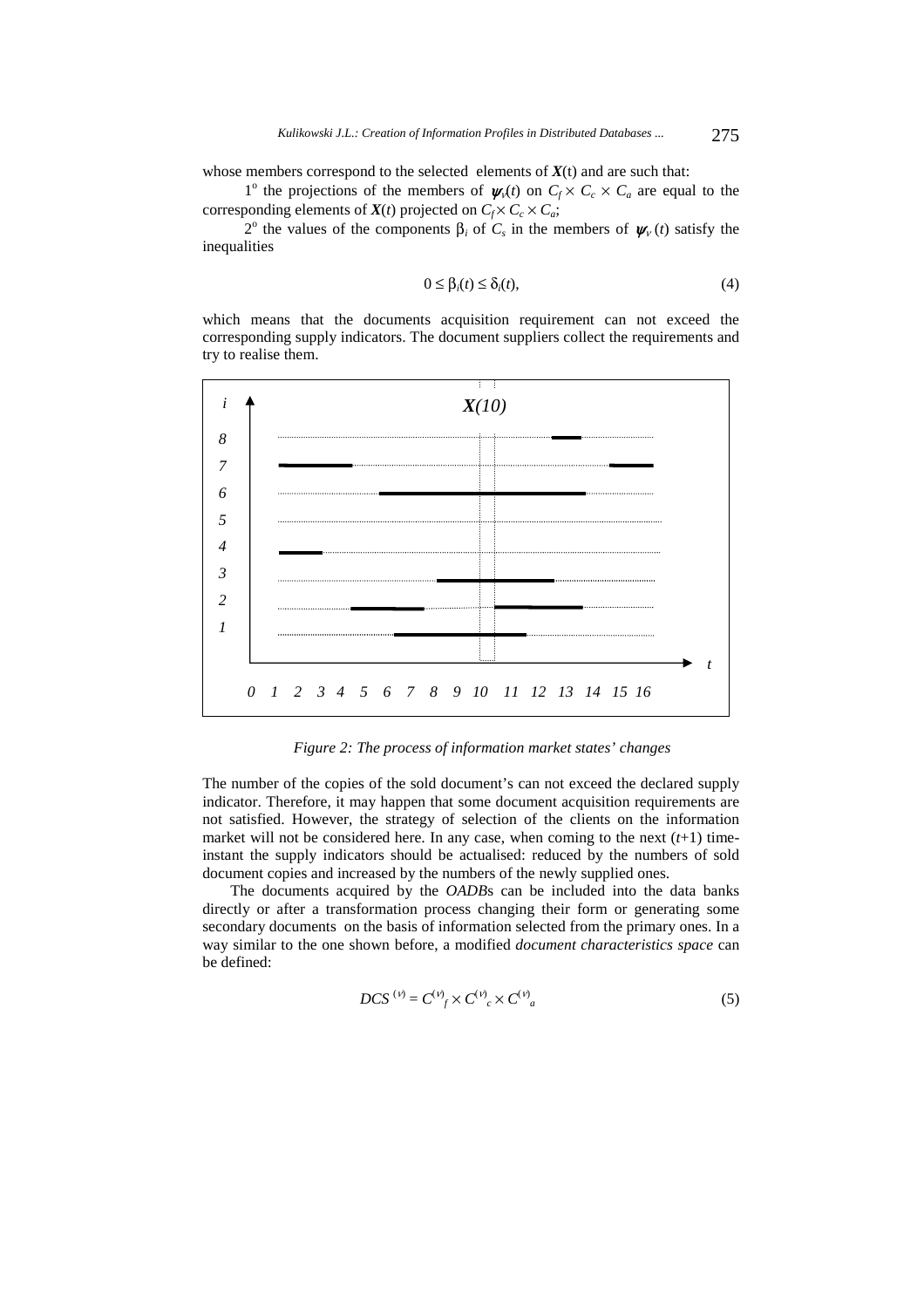#### 276 *Kulikowski J.L.: Creation of Information Profiles in Distributed Databases ...*

Here the notions  $C^{(\nu)}_f$ ,  $C^{(\nu)}_c$  and  $C^{(\nu)}_a$  are, in general, similar to the  $C_f$ ,  $C_c$  and  $C_a$ used in (1); however, a dependence on  $V$  indicates that each ( $V$ -th) *OADB* may use its proper language and standards for data files characterisation and define data acquirement conditions for the customers. So, a subset  $K^{(v)} \subseteq DCS^{(v)}$  plays the role of a catalogue of data offered to the managers of *LDB*s or to individual users. A projection of  $K^{(v)}$  on the document characteristic subspace  $C^{(v)}_j \times C^{(v)}_c$ ,  $L^{(v)} \subseteq C^{(v)}_j \times C^{(v)}_c$  $C^{(v)}_c$ , will be called a *profile of the v*-th *OADB* (*OADB*<sup>(v)</sup>), and its elements will be denoted by  $\lambda^{(v)}$ . A substantial difference between the formerly defined characteristics  $h_i$  and the characteristic  $\lambda^{(v)}$  consists in the fact that  $h_i$  describes the document in its original form offered on the market while  $\lambda^{(v)}$  describes any secondary document based on it, available in an electronic form. Forming the profiles  $L^{(v)}$  of the *OADB*s is the main element of long-term strategies of *OADB*'s managers.

Then, let us take into consideration the *LDB*s' managers' point of view. They represent the interests of some groups of information users (or are information users themselves). The users need to have easy access to information resources suitable for satisfying their intellectual (educational, cultural, etc.) interests or for solving some professional (technological, administrative, etc.) tasks. Let us assign index  $\mu$  to a certain group of information users. Then their information needs can be formally represented by subsets of a Cartesian product describing an *information requirements space*:

$$
IRS^{(\mu)} = C^* \xrightarrow{(\mu)} SC^* \xrightarrow{(\mu)} SC^* \xrightarrow{(\mu)} (6)
$$

Once more, the notions  $C^* \stackrel{(\mu)}{\rightarrow} C^* \stackrel{(\mu)}{\rightarrow}$  and  $C^* \stackrel{(\mu)}{\rightarrow}$  are, in general, similar to the  $C_f$ ,  $C_c$  and  $C_a$  ones; however, a dependence on  $\mu$  shows that each ( $\mu$ -th) *LDB* may use its proper language and standards for data files characterisation and define additional conditions for data acquisition (like admissible cost, time-delay, etc.). In particular, the sets  $C^* \stackrel{(\mu)}{\rightarrow} C^* \stackrel{(\mu)}{\rightarrow}$  and  $C^* \stackrel{(\mu)}{\rightarrow} a$  may contain an element \* (*any possible*) to be used if some characteristics of data files or records are not fixed by the users.The subset  $R^{(\mu)} \subseteq \textit{IRS}^{(\mu)}$  characterising information needs of the user(s) can be used in two ways:

- 1. for information retrieval in  $LDB^{(\mu)}$ ,
- 2. for actualisation of *local information resources*  $(LIR<sup>(\mu)</sup>)$  in  $LDB<sup>(\mu)</sup>$ .

 $LR^{(\mu)}$  is also a subset of  $IRS^{(\mu)}$ . An information retrieval order can be realised if a certain *consistency level* between  $R^{(\mu)}$  and  $LIR^{(\mu)}$  is reached, otherwise it is necessary to import the necessary data from the *OADB*'s. However, the managers of *LDB*s may conduct a more active policy of users' requirements realisation. This can be reached by a permanent monitoring of the information requirements flow: ...  $R^{(\mu)}(t-3)$ ,  $R^{(\mu)}(t-1)$ 2),  $\mathbf{R}^{(\mu)}(t-1)$ ,  $\mathbf{R}^{(\mu)}(t)$  (*t* being the current time) in order to define a preferable *local resources profile*. The last for the given  $LDB^{(\mu)}$  can be defined as a subset

$$
\boldsymbol{\Lambda}^{(\mu)} \subseteq C^* \stackrel{(\mu)}{\longrightarrow} C^* \stackrel{(\mu)}{\longrightarrow} \tag{7}
$$

such that if  $LIR^{(\mu)} = \Lambda^{(\mu)}$ then a considerable part of expected information requirements can be directly realised. The managers of *LDB*s try to achieve this situation within their possibilities as it will be shown below.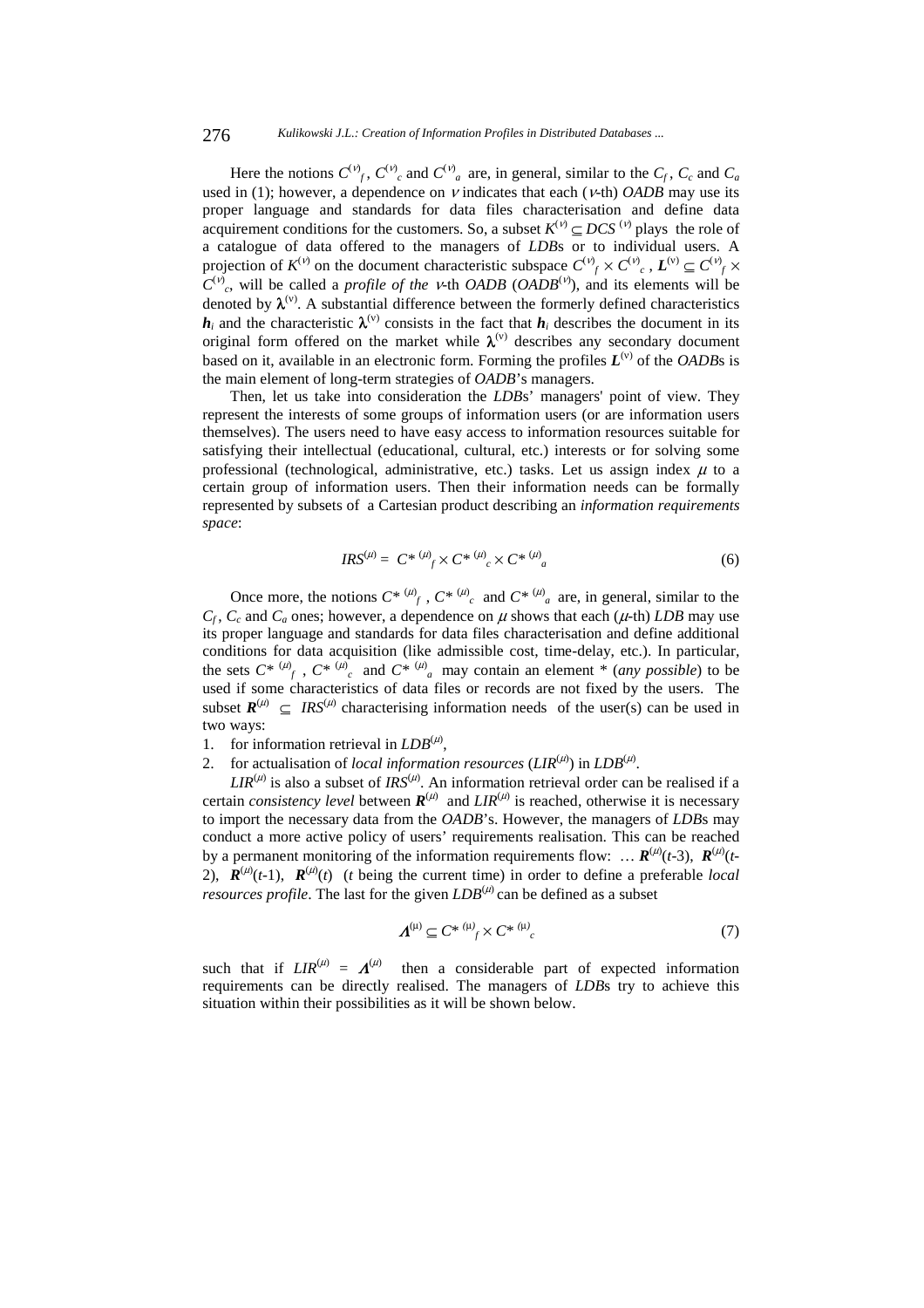## **3 Strategies for** *OADB* **managers**

The *OADB*s' and *LDB*s' managers are interested in realisation of information requirements of their customers. The managers of *OADB*s are customers on the *IS*  market and, at the same time, they are data providers for the managers of *LDB*s. On the other hand, the last ones are data suppliers for the information users. Buying a document  $x_i$  available on *IS* market needs covering a cost  $\kappa_i$  being indicated as a component of the corresponding document characteristic. The same document (or data drawn from it) included into the information resources of *OADB*<sup>(v)</sup> is expected to be distributed among a number of *LDB*s to the information profiles of which it suits. As a consequence, the manager of  $OADB<sup>(v)</sup>$  expects to reach proceeds of  $r_i^{(v)}$ . Finally, its expected profit from buying and distributing *xi* is

$$
c_i^{(v)} = r_i^{(v)} - \kappa_i
$$
 (8)

It might seem that there is a simple decision rule for the  $OADB<sup>(v)</sup>$  manager:

\n purchase 
$$
\mathbf{x}_i
$$
 if  $c_i^{(v)} \geq e_i^{(v)} > 0$ ,\n

\n\n postpone the decision if  $0 < c_i^{(v)} < e_i^{(v)}$ ,\n

\n\n do not purchase it otherwise.\n

where  $e_i^{(v)}$  is a threshold. However, there arise the following problems:  $1^{st}$  - how to evaluate  $c_i^{(v)}$  (or  $r_i^{(v)}$ , see (8)), and  $2^{nd}$  - how to fix  $e_i^{(v)}$ ?

For answering the first question the following assumptions can be made:

 $a$  expected proceeds  $r_i^{(v)}$  can be described by an increasing function of the number of customers whose information profiles  $\Lambda^{(\mu)}$  are *consistent* with the information characteristics  $h_i$  of  $x_i$  and of a total measure of this *consistency*;

 $b$ / the information profiles  $\Lambda^{(\mu)}$  of the *LDB*s are not known exactly to the manager of *OADB*<sup>(ν)</sup>, he can only approximate them in the form of information profile  $L^{(v)}$ constructed on the basis of all past and actual information requirements from the *LDB*s;

 $c/r_i^{(v)}$  is a decreasing function of other *OADB*s in the *ID* system that will offer  $x_i$ or some information drawn from it.

Then, the next problem arises: how to evaluate the *measure of consistency* between a document characteristic  $h_i$  and the profile of  $L^{(v)}$ , assuming that (3) holds and  $h_i \in C^{(v)} f \times C^{(v)} g$ . Let us remark that in general the elements of  $C^{(v)} f \times C^{(v)} g$  are not vectors in algebraic sense, but rather some strings of elementary data of various formal nature. Therefore, it is not possible to take an ordinary *distance measure* concept as a basis of a *consistency measure* definition. However, the last can be based on a generalised, *multi-aspect similarity measure* concept proposed in [Kulikowski, 2002]. In this case, if *A* is a non-empty set, then a similarity measure between its elements can be defined as a function:

$$
\sigma: A \times A \to [0,1]_c \tag{10}
$$

where  $[p,q]_c$  denotes a continuous interval between p and q; here  $\sigma$  is such that:  $a$  for each  $a \in A$  there is  $\sigma(a,a) \equiv 1$ ;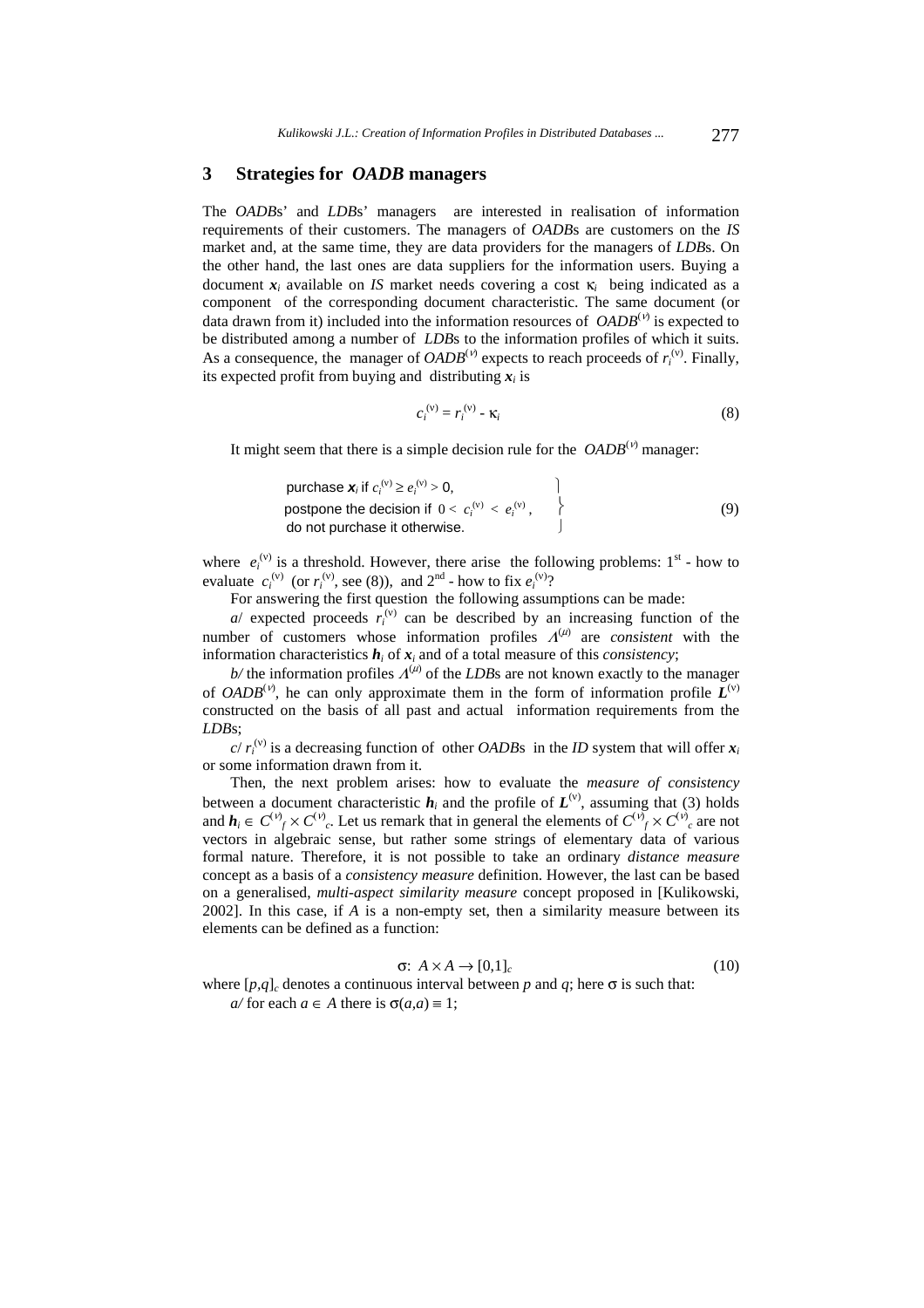*b/* for any *a*,  $b \in A$  there is  $\sigma(a,b) \equiv \sigma(b,a)$ ;

*c/* for any *a*, *b*, *c* ∈ *A* there is  $σ(a, c) ≥ σ(a, b) · σ(b, c)$ .

If  $f^{(r)} = [f^{(r)}, f^{(r)}, \ldots, f^{(r)}, \ldots, f^{(r)}]$  and  $f^{(s)} = [f^{(s)}, f^{(s)}, \ldots, f^{(s)}, \ldots, f^{(s)}]$  are two strings of characteristics whose components are of various formal nature then a measure of multi-aspect similarity can be defined as a product:

$$
\sigma(f^{(r)}, f^{(s)}) = \sigma_1(f^{(r)}, f^{(s)}) \cdot \sigma_2(f^{(r)}, f^{(s)}) \cdot \ldots \cdot \sigma_g(f^{(r)}, f^{(s)}, g)
$$
(11)

This definition can be used directly to the similarity evaluation of documents characteristics. Let  $\sigma(h_i, h_j)$  be a similarity measure described on the Cartesian product  $A = C^{(v)} f \times C^{(v)} g$ . Then it will be said that a member  $h_i, h_i \in A$  is *adherent* to a subset  $L^{(v)} \subseteq A$  on a level  $\varepsilon$ ,  $0 < \varepsilon \le 1$ , if there is at least one element  $h_j \in A$  such that  $\epsilon \leq \sigma(\boldsymbol{h}_i, \boldsymbol{h}_i) \leq 1$ . Here  $\epsilon$  is a threshold chosen according to the application requirements.

Adherence of  $h_i$  to  $L^{(v)}$  on a fixed level is a necessary, but not sufficient condition for making a positive decision according to the rule (9). For this purpose the  $OADB^{(v)}$ manager should also take into account:  $1^{st}$  - how many characteristics  $h_j$  in  $L^{(v)}$ , for all possible  $h_j$ , satisfy the adherence condition,  $2<sup>nd</sup>$  - how many customers have declared their interests in acquiring the data characterised by  $h_j$ , and  $3^{rd}$  - how long it is passed since the last call for  $h_i$ . The corresponding, additional data can be stored and included into the information requirement characteristics (see (6)). Taking them into account a *measure of consistency*  $\Gamma(h_i, L^{(v)})$  between  $h_i$  and  $L^{(v)}$  can be defined as it will be illustrated below.

Let us assume that the contents of documents are characterised by keywords that are presented in a linear order:  $w_1$ ,  $w_2$ ,  $w_3$ , ..., etc. Let us take into account two documents, whose characteristics  $h_i$ , and  $h_j$  contain, correspondingly, the subsets of keywords *W<sub>i</sub>* and *W<sub>i</sub>*. There will be considered the sets:  $W_i \cup W_j$ , and  $W_i \cap W_j$ , If the cardinal number of a set *W* is denoted by  $|W|$  then the similarity measure of the abovementioned sets can be defined by a Jaccard similarity measure

$$
\sigma(W_i, W_j) = \frac{|W_i \cap W_j|}{|W_i \cup W_j|} \tag{12}
$$

This similarity measure can be taken as a basis of the  $\Gamma(h_i, L^{(v)})$  definition. First, let us remark that  $L^{(v)}$  can be formally interpreted as a virtual document consisting of all documents whose characteristics were in the past required by a considerable part of customers. Therefore, the formula (12) can be used for evaluation of similarity between  $h_i$  and  $L^{(v)}$ , as well. Let us suppose that in the given  $OADB^{(v)}$  the requirements are registered in such a way that to any keyword  $w_\alpha$  there are assigned the numbers  $e_{\alpha}$ ,  $\tau = 0,1,2,...,T$  indicating how many times  $w_{\alpha}$  was mentioned in the information calls in the present ( $\tau = 0$ ), as well as in the former time-periods (years). Then the following weight coefficient can be defined:

$$
\lambda \alpha = \sum_{\tau=0}^{T} \frac{e_{\alpha, \tau}}{\tau + 1}
$$
\n(13)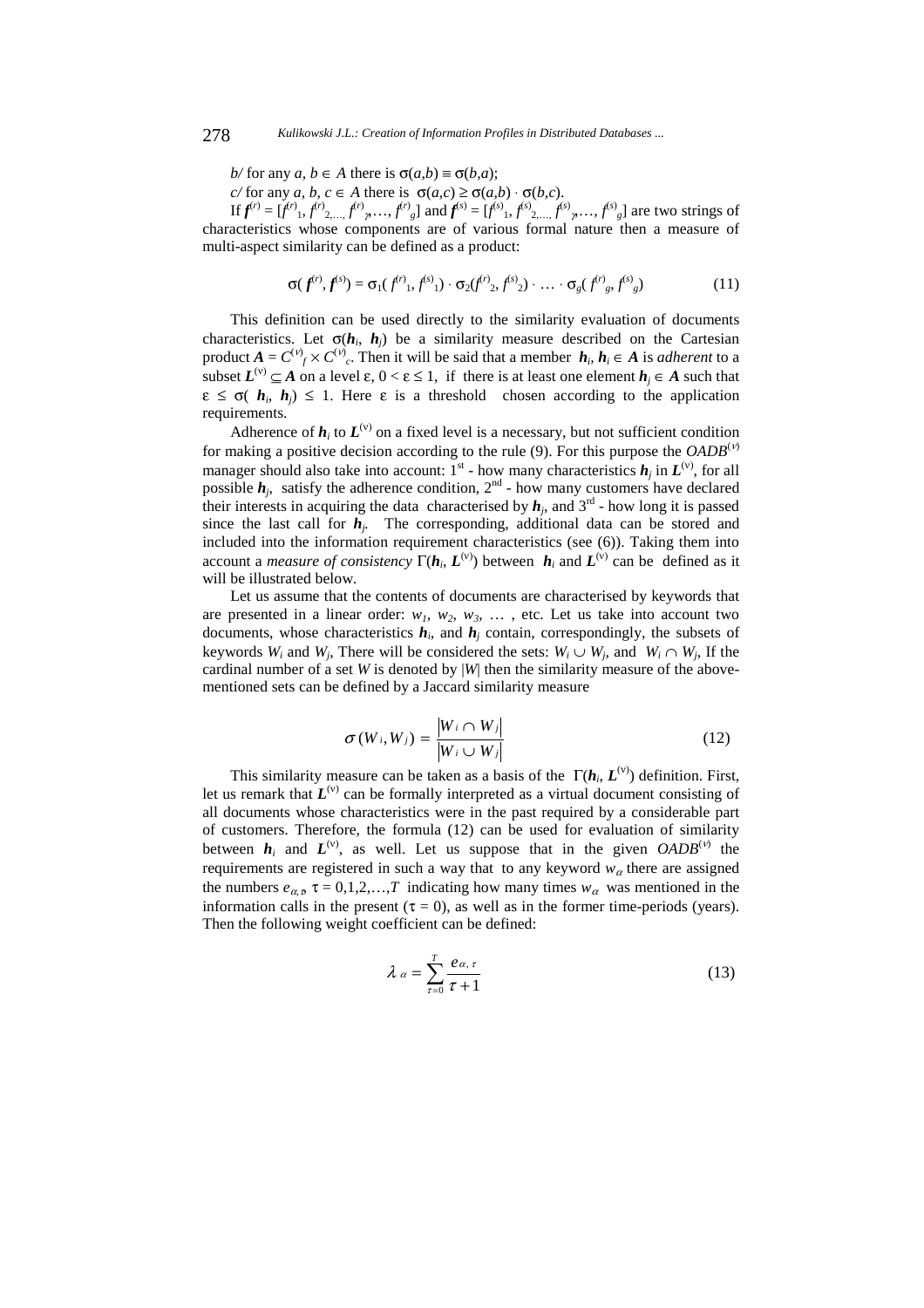and, at last, we can put

$$
\Gamma(\boldsymbol{h}_i, \boldsymbol{L}^{(v)}) = \sigma(\boldsymbol{h}_i, \boldsymbol{L}^{(v)}) \cdot \boldsymbol{\Sigma}_{\alpha} \lambda_{\alpha}
$$
 (14)

where the sum on the right side is taken over all keywords occurring both in  $h_i$  and  $L^{(v)}$ . The manager of *OADB*<sup>(*v*)</sup> thus can assume a proportionality:

$$
c_i^{(v)} = k \cdot \Gamma(\boldsymbol{h}_i, \boldsymbol{L}^{(v)})
$$
 (15)

(*k* being a positive coefficient of proportionality) meaning that the greater is the consistency measure between  $h_i$  and the profile  $L^{(v)}$ , the higher are the expected proceeds from selling information drawn from  $x_i$ . The manager of  $OADB^{(\nu)}$  thus tries to maximise his gain which is determined by three factors: the information profile  $L^{(v)}$ , the price  $k_i$  of giving access to the document if stored in the resources of  $OADB<sup>(v)</sup>$ , and the price  $k''_i$  of selling the document for a permanent use; the three elements will be called a *current strategy* of the *OADB*(ν) manager:

$$
S^{(\nu)}_{\ \ i} = [L^{(\nu)}, k^{\prime}, k^{\prime\prime}_{\ \ i}] \tag{16}
$$

According to the fixed  $S^{(v)}$  the manager tries to make his decision about purchasing  $x_i$  so that the expected gain  $g^{(v)}_i$  is maximised.

However, in the situation when the supply indicator of  $x_i$  on the market is high  $(i.e. > 1)$  the same document can be bought and distributed by other *OADBs*. In such case, assuming that the number of *LDB*s interested in acquiring  $x_i$  is unchanged, the incomes of the *OADB*s will be inversely proportional to the number of *OADB*s acquiring *xi*. The managers of *OADB*s in this case play thus a competitive game with fixed positive total gain. They may all acquire the given document. If they do it at the same time, they will share the gain proportionally to the number of customers requiring access to data from the document at the given *OADB*. Therefore, for each manager it is guaranteed reaching only his maximum gain in the less favourable situation, i.e. when the same document has been acquired by all other managers of the *OADB*s:

$$
g^{\bar{v}} = max_{(\nu)} min_{(\neq \nu)} \{g^{(\nu)}\}\tag{17}
$$

the maximum being taken over all possible current decisions in  $OADB^{(v)}$  and the minimum – over all current decisions made in the other *OADB*s.

However, in the situation when the supply indicator of  $x_i$  on the market is high (i.e. >1) the same document can be bought and distributed by other *OADB*s. In such case, assuming that the number of *LDB*s interested in acquiring  $x_i$  is unchanged, the incomes of the *OADB*s will be inversely proportional to the number of *OADB*s acquiring *xi*. Therefore, the managers of *OADB*s in this case play a competitive game with fixed positive total gain. They may all acquire the document; in such case, if they do it at the same time, they will share the gain proportional to the number of customers that will require access to the document. However, the number of *OADB*s purchasing the document a priori is not known. It may thus happen that a certain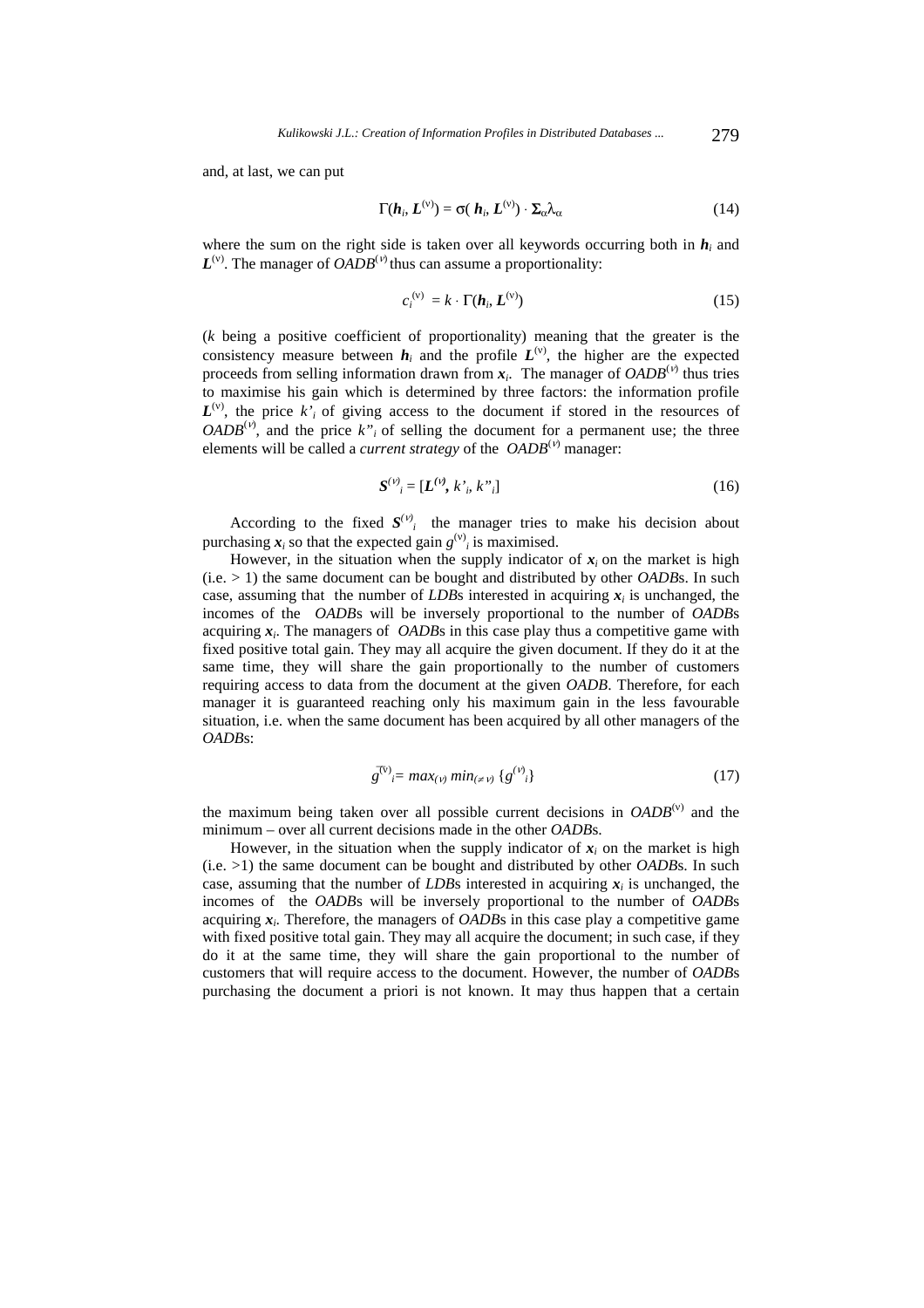*OADB* acquiring  $x_i$  reaches its proceeds much below the expected ones. On the other hand, this number can be evaluated after a time delay (information about newly acquired documents is available to all clients). In such case the manager of  $OADB^{(v)}$ may, first, postpone his decision in order to recognise the actions undertaken by other players. However, if the decision is made too late then the expected proceeds become low as well.

The formulae (16), (17) describe only current strategies of the  $OADB<sup>(v)</sup>$  manager when a given document  $x_i$  is considered. For a long period an average strategy of the manager is defined by the information profile  $L^{(v)}$  and a long-term policy of fixing the prices  $k_i$ ,  $k_i$ . If  $g^{(v)}$  denotes an expected average gain reached by the *OADB*<sup>(v)</sup> manager under his long-term strategy  $S^{(v)}$  then his guaranteed long-term gain is given by the expression:

$$
g^{\overline{(v)}} = \max_{(v)} \min_{(\neq v)} \{g^{(v)}\} \tag{18}
$$

the maximum being selected from all long-term strategies of the *OADB*(ν) manager (including, in particular, the information profile  $L^{(v)}$ ), while the minimum is taken over the long-term strategies of all other *OADB*s' managers.

The risk of acquiring documents which will not be needed by the customers may be not acceptable by the *OADB*s' managers. In such case the game rules by establishing a coalition among the managers. The coalition consists in specialisation of information resources of the *OADB*s so that their information profiles  $L^{(v)}$  are (at least, approximately) disjoint. As a consequence, the *OADB*s will share the information requirements of the customers according to their contents. In such case the expected incomes of the *OADB*s lose the factor of uncertainty connected with the number of competitive *OADB*s offering access to the same documents. The abovedescribed general situation can be illustrated by the following example.

#### Example 1.

Let us suppose that two *OADB*s are acting on the information market and a new document *x* appears. The cost if this document is κ and both *OADB* managers use the same function  $n(r)$  for anticipating the expected number of customers that may be interested in getting access to the document  $x$  when the price of it is  $r$ . Usually,  $n(r)$  is a decreasing function of  $r$  as shown in [<see>Fig. 3].

Both managers can make the same type of decisions: to purchase the document (1) or to reject this proposal (0). The game is symmetrical, as it can be seen in  $\leq$  see> Tab. 1] indicating the expected gains of both players. However, they do not know each other's decisions.

Therefore, for each player the guaranteed gain is equal  $\frac{1}{2}$   $\frac{r}{n(r)}$  - κ. It may happen that it is below the threshold level fixed by one or both managers. In such case he (they) should reject the proposal of purchasing the document and his (their) gain will be 0.

| М,    |                                                     |
|-------|-----------------------------------------------------|
| $M_1$ |                                                     |
|       | $r \cdot n(r)$ - K                                  |
|       | $r n(r)$ - $\kappa$ $\frac{1}{2} r n(r)$ - $\kappa$ |

*Table 1: The guaranteed gains of the players*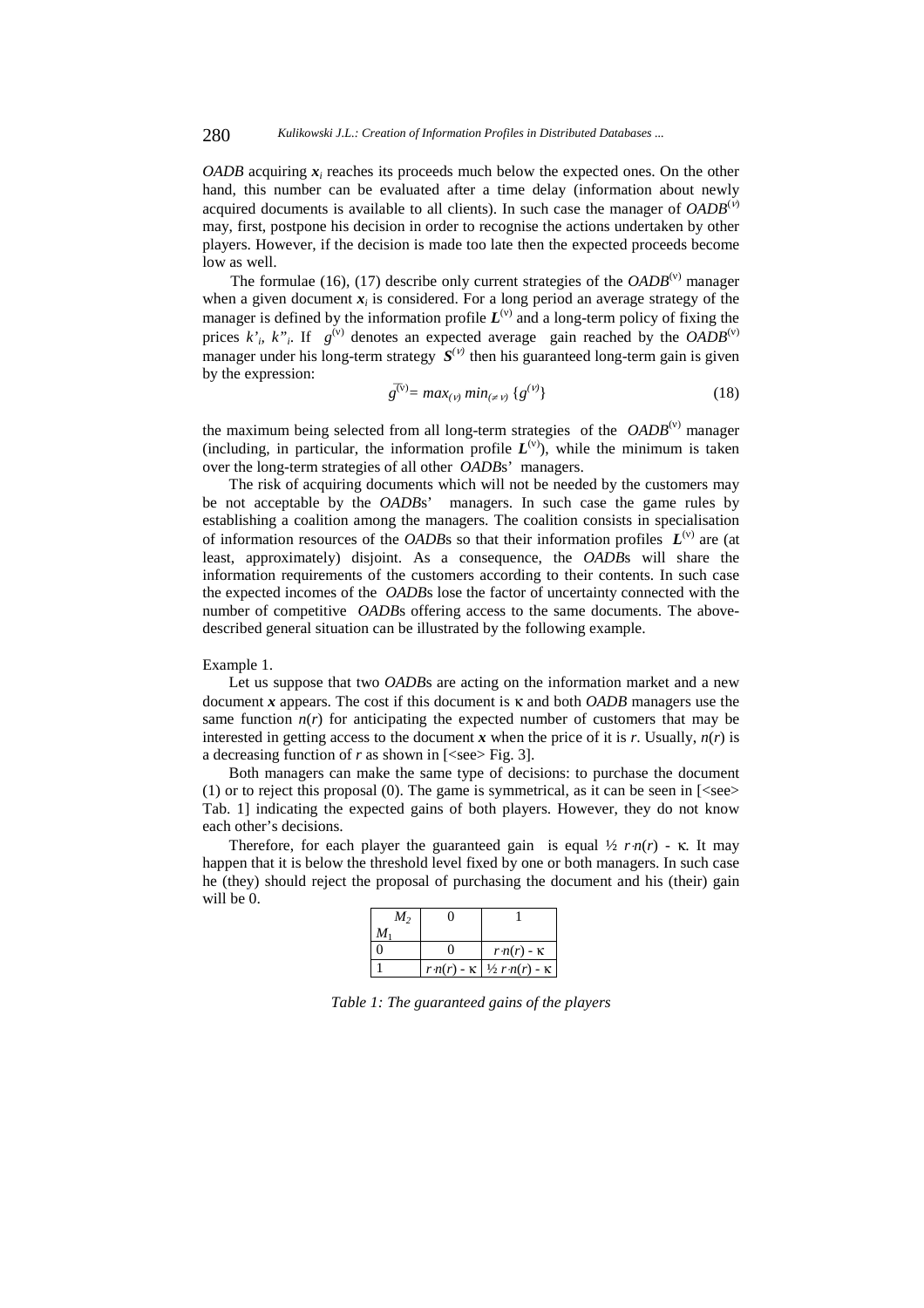It can be easily remarked that if the managers act in co-operation, they could make an agreement such that in the above-described situation every second time only one of them purchases the offered document. In such a case his gain is  $r \cdot n(r) - \kappa$ (while this of the second player is 0). In a long series of decisions they will reach the same average (per a single decision) gain equal ½ [*r*⋅*n*(*r*) - κ].



*Figure 3: Number of customers interested in getting access to a document as a function of its price* 

The gain expected by the managers depends on the price *r* of getting access to the document. However, the product  $r \cdot n(r)$  determining the gain, as can be seen in [<see> Fig. 4], reaches a maximum at a certain value  $r = r^*$ . The maximum income of the players thus will be determined by the component  $\frac{1}{2} r^* n(r^*)$  - κ. In any case, they should not fix the price *r* outside a profitability interval shown below the graph in [<see> Fig. 4].



*Figure 4: Expected gain as a function of the price r of getting access to a document*

The manager can fix neither a lower price (because his incomes could be reduced) nor a higher price (because the number of clients could be reduced).

The managers can also compete for attracting more customers due to offering them better and more effective service, etc. In such case other types of strategies should be considered.

If an agreement between the *OADB* managers is impossible they may try to use randomised strategies. In such case they make their positive (1) decisions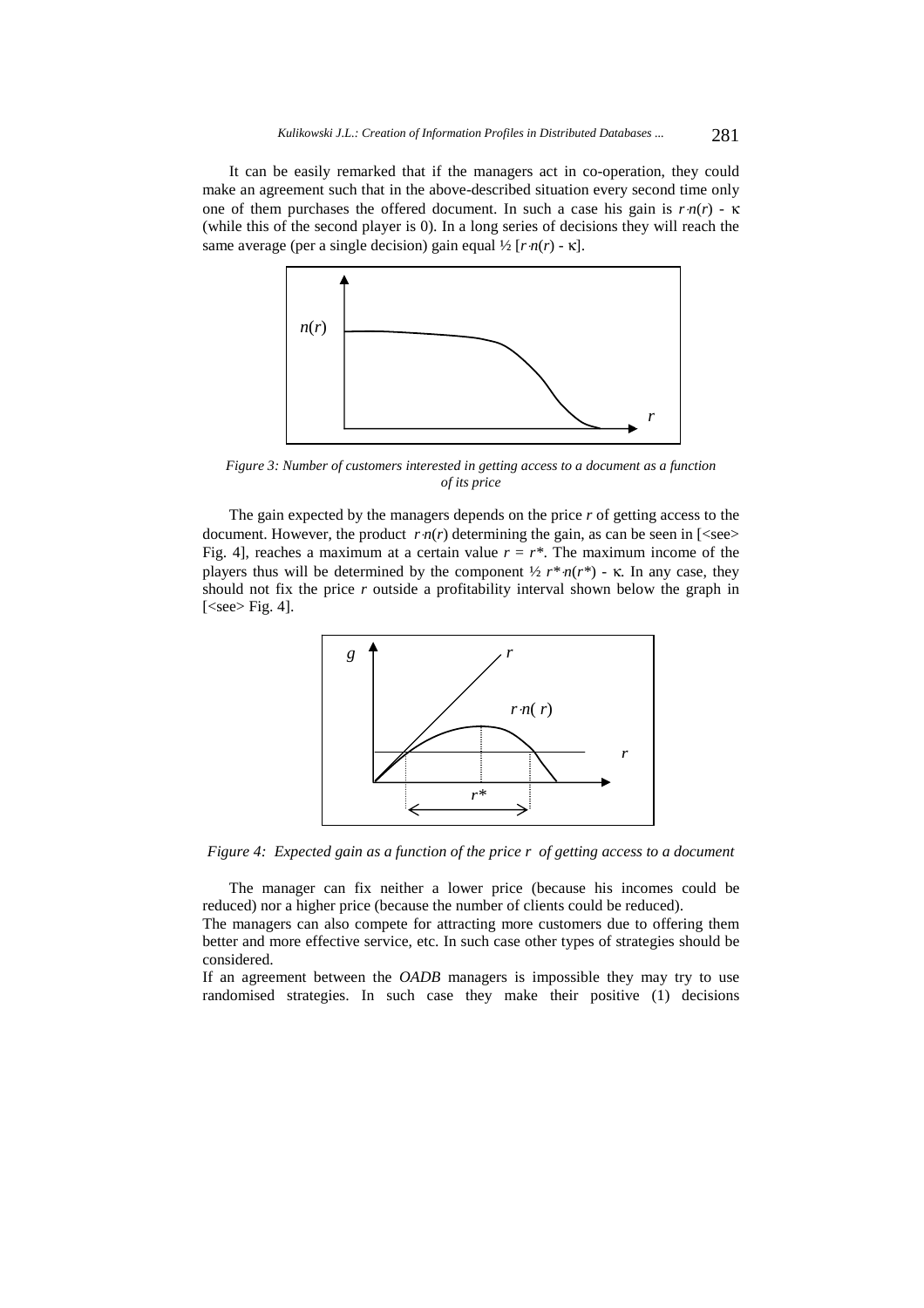independently and randomly with fixed probabilities. This will be illustrated by the example.

#### Example 2.

In a situation similar to this described in Example 1 we shall denote by  $g_{\alpha\beta}$  the gain reached by the player if his decision is  $\alpha$  while the decision of the second player is β, where  $\alpha$ ,  $\beta \in \{0,1\}$ . The mean gains are given by [<see> Tab. 2]:

|          | For the first player            | For the second                   |
|----------|---------------------------------|----------------------------------|
|          |                                 | player                           |
| 800      |                                 |                                  |
| 801      |                                 | $p(1-p)[r \cdot n(r) - \kappa]$  |
| 810      | $p(1-p)[r \cdot n(r) - \kappa]$ |                                  |
| $g_{11}$ | $p^2[$ ½ r·n(r) - $\kappa$ ]    | $p^2[1/2 r \cdot n(r) - \kappa]$ |

*Table 2: The average gains of the players* 

The average gain (per a single decision), the same for both players, is given by:

$$
g = p[r n(r) - \frac{1}{2} p \cdot r n(r) - \kappa]
$$

Considered as a function of the probability *p* this function takes the form shown in [<see> Fig. 5]. It is interesting that it takes a maximum at

$$
p^* = 1 - \frac{\kappa}{r \cdot n(r)}
$$

Let us remark that this probability is not obviously equal 1/2 as it could be assumed at the first glance.



*Figure 5: Average gain as a function of probability p of making a decision of purchasing a document* 

The maximum average gain calculated for  $p = p^*$  is given by the following formula:

$$
g_{\max} = \frac{1}{2}r \cdot n(r) + \frac{\kappa^2}{2r \cdot n(r)} - \kappa
$$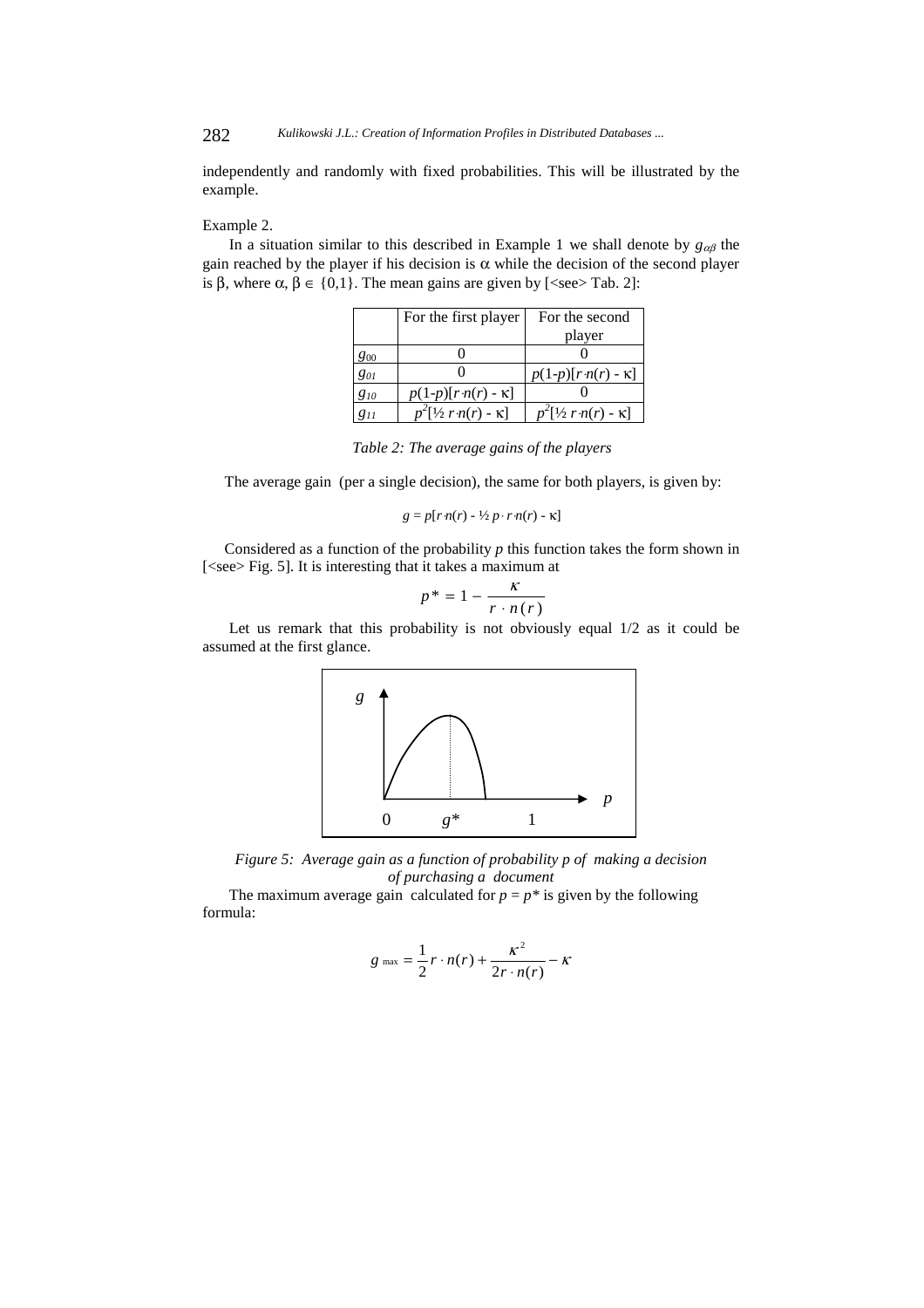### **4 Remarks on the strategies for** *LDB* **managers**

The relationships between the *LDB* managers and the information users is not the same as this one between the *OADB*s' and *LDB*s' managers. The difference consists in the fact that the *LDB*s' managers and their information users usually act within the same organisations Therefore, up to a certain degree, their interests are convergent. However, a source of conflicts may be connected with the fact that a *LDB*s' manager has at his disposal a limited amount of financial resources that can be used for the realisation of information requirements of his customers. In such case he should establish a system of priorities in acquiring new data from the *OADB*s. As a consequence, the users attached to a certain  $LDB^{(\mu)}$  may have partially common and partially competitive interests. Assuming that the *LDB*s' manager has no reason for distinguishing some information users against some other ones he will try to make his decisions on the basis of the information profile  $\Lambda^{(\mu)}$ . His problem is thus as follows:

1. he has at his disposal an amount  $\zeta$  of financial funds that can be spent for extending the  $LIR^{(\mu)}$  for a certain time  $T^*$ ;

2. he knows the actual information requirements  $R^{(\mu)}$  of his customers (data users) that can not be realised on the basis of  $LIR^{(\mu)}$ ;

 3. he knows the actual information resources of the *OADB*s as well as the corresponding data selling and/or data access conditions.

How to realise the information needs of the clients within the financial and/or formal limits? It is assumed that the prices of an incidental access to some data and of data purchasing for their permanent use within the organisation are different (the last being usually much higher). Therefore, if an analysis of the *OADBs*' resources shows that a certain requirement can be realised by importing data then it is necessary to determine the expected costs of: *a/* data purchasing and *b/* data access during the time-interval *T\** for various *OADB*s and to find out the minimum ones. At the next step the conflict of interests of various customers should be solved: there has been determined a set of data acquisition offers:  $O_1$ ,  $O_2$ ,  $O_3$ ,... etc., each one being characterised by its expected cost  $\chi$ <sub>1</sub> and by the subset of clients that might be interested in using the given data in the time-interval  $T^*$ . The problem is: how to select a subset of the offers for their final acceptation?

This problem can be solved if a system of ordering the offers is defined. Each offer can be characterised by a vector whose components indicate:  $1^\circ$  the expected cost  $\chi$ <sub>1</sub>, 2<sup>o</sup> the number  $b<sub>t</sub>$  of clients that are interested in using the given data, and 3<sup>o</sup> the mean measure of similarity *s*<sup>ι</sup> of the offered data to the actual (and expected, if possible) data requirements. Therefore, the problem arises of semi-ordering of the vectors  $u_1 = [\chi_1, b_1, s_1]$  in a three-dimensional space. The problem can be solved easily on the basis of *K*-space (Kantorovich space) concept [Kantorovich, Vulich, Pinsker, 1959]. Then the strategy of the *LDB* manager consists in rearranging the offers: *O*ρ*1,*   $O_{\rho^2}$ ,  $O_{\rho^3}$ , etc. (ρ<sub>1,</sub> ρ<sub>1</sub>, etc. being some integers) and in accepting realisation of as many offers as possible within the given financial funds.

Finally, let us take into account the relationships among the group of *OADB*s and of *LDB*s managers. The conflict among them consists in the fact that the first ones try to establish the data delivery prices as high as possible, while the second ones can spent only a limited amount of financial funds trying to achieve as much information as possible. However, if the prices of data are too high, the customers may reduce their information requirements, and in such case the total amount of financial funds